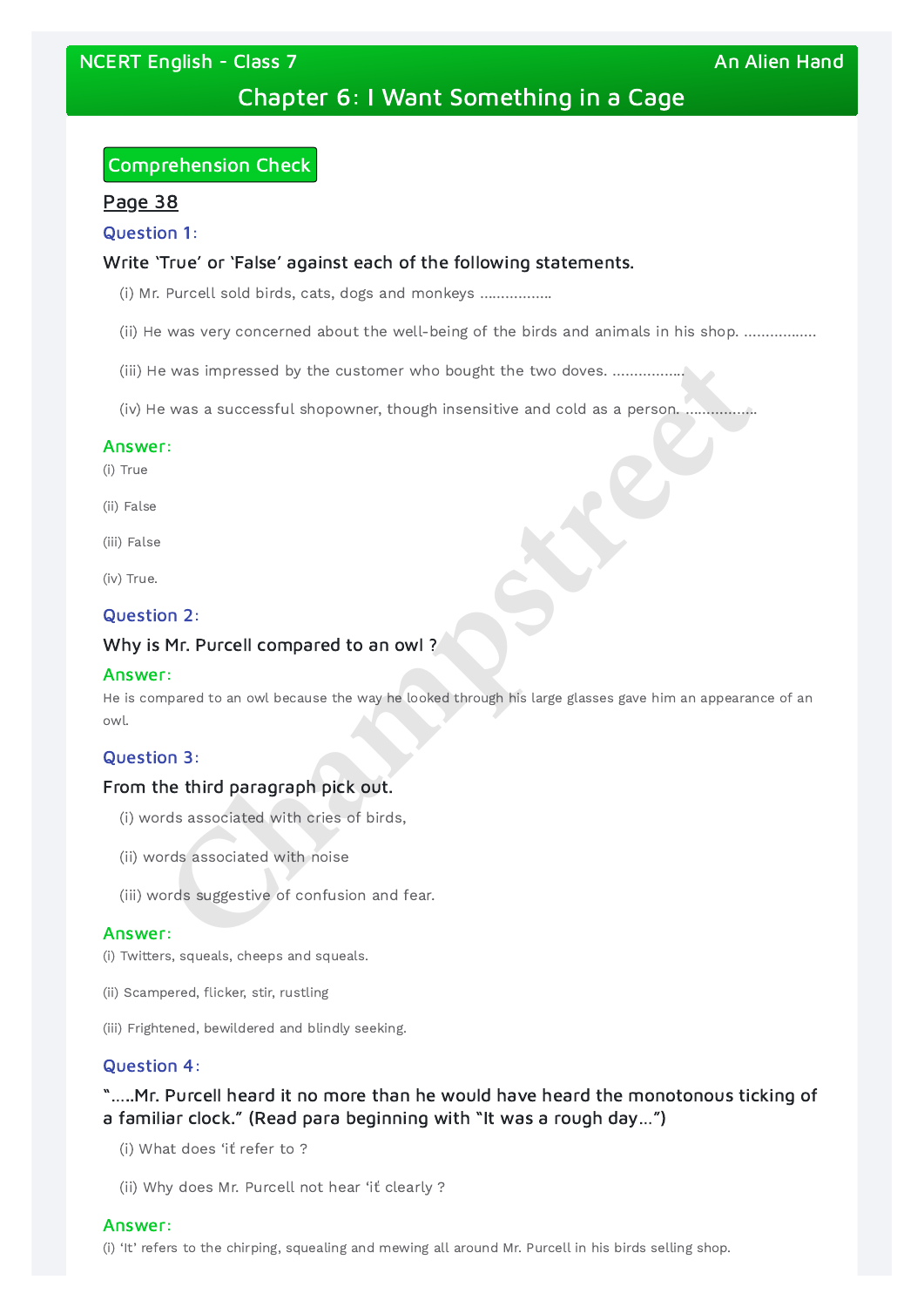(ii) Mr. Purcell is so much used to hear the fluttering and sounds of the birds that it becomes a matter of routine for him. The sounds are so much vibrating around him is that Mr. Purcell does not hear these clearly.

## Comprehension Check

## Page 42

Question 1:

## Do you think the atmosphere of Mr. Purcell's shop was cheerful or depressing ? Give reasons for your answer.

#### Answer:

I think the atmosphere around the shop of Mr. Purcell was quite dull and dreary. The shop was filled with frantic circles and frightened voices. The twittering and squeals and squeaks of birds ever made the matter worse and monotonous.

(i) The man was not that much fond of birds. In fact he insisted on buying doves because he wanted to set the doves free. He seemed to be imprisoned for a long time. That is why he wanted to make the doves realise the importance of freedom. **Champs and Solution Comment Solution** Comment Comment Comment Comment Comment Comment Comment Ample Maximum Special Maximum Special Maximum Special Maximum Special Maximum Special Maximum Special Maximum Special Maximum S

## Question 2:

## Describe the stranger who came to the pet shop. What did he want?

## Was the customer interested in the care and feeding of the doves he had bought? If not, why not?

#### Answer:

The stranger who came to the pet shop was wearing a cheap ill-fitting suit. He had a shuttling glance and close-croped hair. He wanted something in a cage.

I don't think the customer was interested in the care and feeding of the doves. This is because he set them free immediately after buying them.

## Question 3:

(i) The man insisted an buying the doves because he was fond of birds. Do you agree?

(ii) How had he earned the five dollars he had ?

#### Answer:

(ii) The man had earned five dollars in a long period of ten years' hard labour. He had earned fifty cents a year.

## Question 4:

#### Answer:

I Want Something in a Cage Exercises Question and Answer



## Discuss the following topics in groups :

#### Question 1:

## Why, in your opinion, did the man set the doves free?

#### Answer:

The man seemed to have been imprisoned for a long time. It was his love for freedom which inspired him to spend his hard earned money on buying the doves. He seemed to value freedom more than anything else. That is why, just after buying the doves, the man did not even pause for a moment to set the doves free.

#### Question 2:

Why did it make Mr. Purcell feel "vaguely insulted"?

#### Answer: